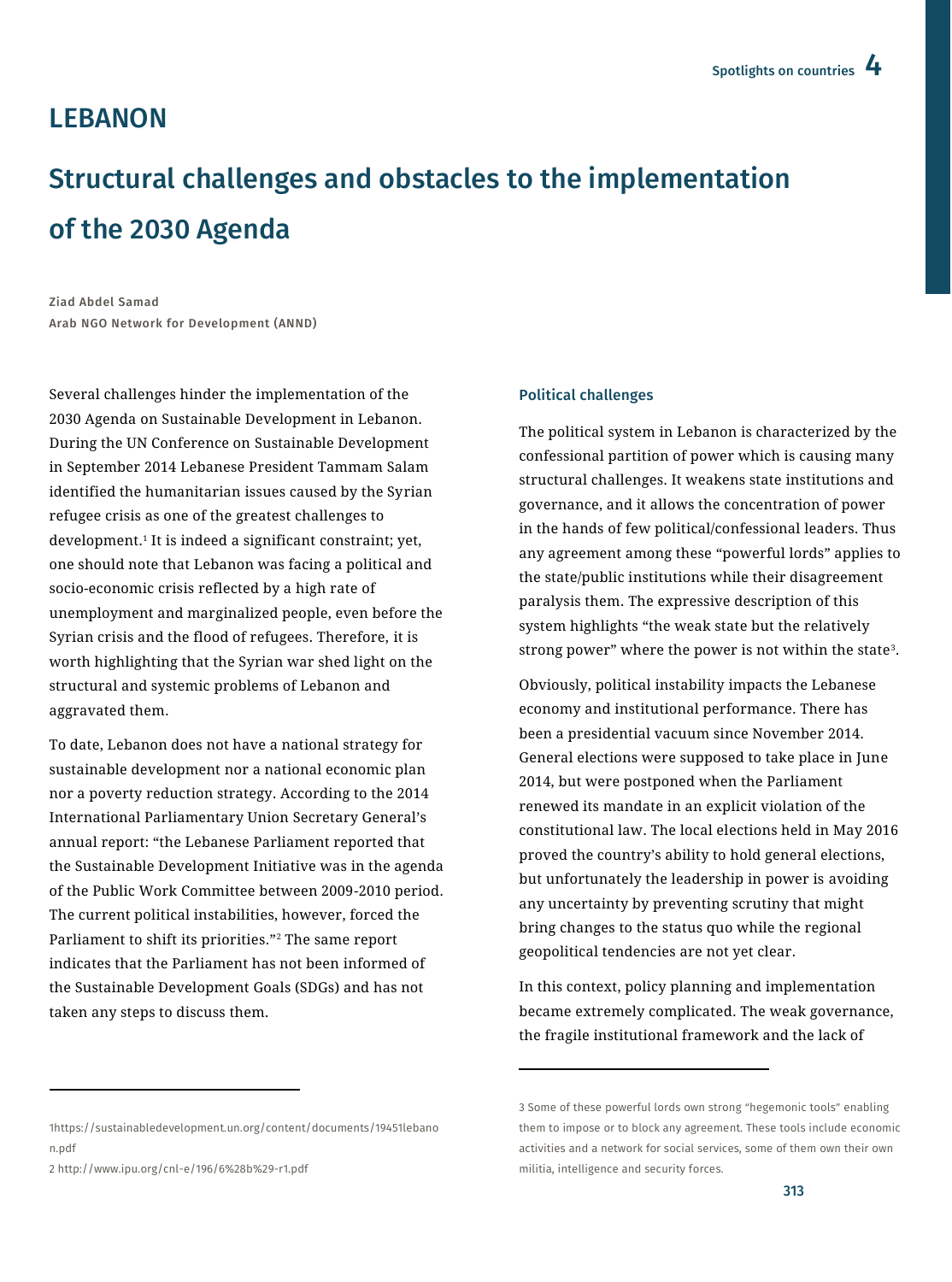transparency trigger the corruption, impunity and political interference in the judiciary. According to Transparency International report in 2015, Lebanon rated 123/168 in terms of corruption perception.<sup>4</sup>

Budgetary transparency is problematic as well; budget documents are hardly available. The last official budget law was approved by the Lebanese Assembly in 2005.

On the other hand, the administrative framework is largely inefficient and structural reforms are necessary to increase its efficiency at implementing and issuing decrees. Moreover, there is no institutional mechanism to facilitate social dialogue, as the Economic and Social Council, which is one of the essential elements for participation in policy making has been paralysed since 2005.

#### Socioeconomic policy choices

Lebanon has long followed the liberal economic model, relying mainly on the banking system, services, mainly financial, and tourism. Production and agriculture were relatively active sectors. Since 1990, more attention has been given to financial and real estate services. Reconstruction after the civil war in Lebanon relied on over-borrowing. This induced the stabilization of the exchange rate to increase its global competitiveness--a measure frequently adopted by developing countries in post-conflict periods.

As a result of the borrowing spree, public debt as a percentage of GDP escalated from 50 percent in 1992 to an estimated 205 percent in 2014. The main investments generated by the increased borrowing, targeted infrastructure, reconstruction and service sectors mainly through the private banking sector (49% of the net public debt5). As a result, the banking sector profits rose significantly from USD 123 million capital in 1990 to around USD 3.6 billion in 2003.<sup>6</sup> Thus, the private banking sector lost the profit motive to lend to the

In addition to the banking sector, the Lebanese economy targeted mainly the real estate sector; built space rose by about 129 percent between 1993 and 1995, an expansion aimed at stimulating foreign demand. While in the second half of the 1990s, the demand for real estate dropped dramatically, tax breaks and privileges allocated for the purchase of housing bank loans were accorded. As a result, the real estate sector has been absorbing from 50 to 70 percent of gross fixed capital product in Lebanon since the 1990s. Today, after more than two decades of donorbacked socio-economic reforms, the Lebanese economy has fallen short in terms of achieving the desired levels of development and in decreasing its deficit, especially after the Syrian crisis when exports fell from USD 405 million in 2013 to USD 244 million in 2014, while the trade deficit increased from USD 16.797 billion in 2012 to USD 17.292 billion in 2014. In addition, it has failed to jumpstart the inclusive and sustainable growth needed to ensure better provision of economic and social rights.

Aside from the mounting debt problems, the Lebanese economy has not generated sufficient and decent job opportunities, serving as a low-added-value servicebased economy, externally oriented, and dependent on foreign capital. Successive governments have supported policies and strategies for developing medium and small enterprises (SMEs), with the result that 90 percent of companies in Lebanon employ one to five workers, mostly in import and trade as well as services (about 74% of GDP between 1997 and 2011). It is worth mentioning that most of the workers in this sector fall within the informal labor and lack the basis of decent and sustainable jobs.

In Lebanon, the private sector has always played an active role in service provision, although the country lacks any safeguard mechanism to ensure public rights over private interests. Moreover, the concentration of power in the hands of a few, weak public administration, lack of transparency (especially in procurement) and accountability mechanisms,

 $\overline{a}$ 

<sup>4</sup> See at<https://www.transparency.org/country/#LBN>

<sup>5</sup> [http://www.ffaprivatebank.com/Library/Assets/FFA-](http://www.ffaprivatebank.com/Library/Assets/FFA-Lebanese%20banking%20sector%20reviewd%202008.pdf)

[Lebanese%20banking%20sector%20reviewd%202008.pdf](http://www.ffaprivatebank.com/Library/Assets/FFA-Lebanese%20banking%20sector%20reviewd%202008.pdf)

[<sup>6</sup>http://www.blombank.com/Library/Files/pdf/anualreport\\_en\\_pics05.pdf](http://www.blombank.com/Library/Files/pdf/anualreport_en_pics05.pdf)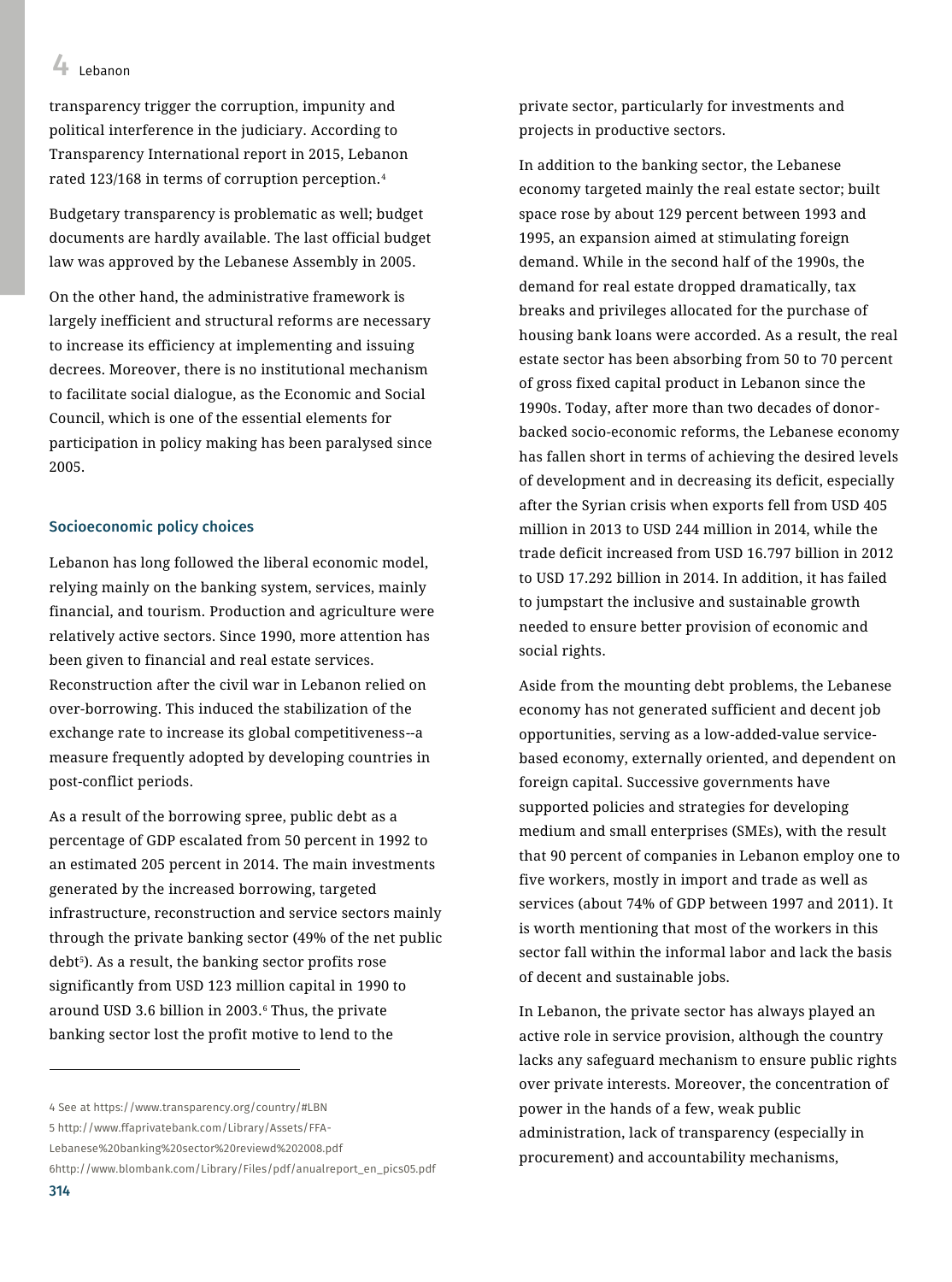## Spotlights on countries 4

prevalence of corruption are factors that facilitated the creation of cronies benefiting from these opportunities to accumulate fabulous fortunes on the account of the national wealth. Sustainable economic growth has been seriously impeded by the lack of economic diversification and the concentration of economic activity in sectors, such as real estate and finance, that have failed to generate positive spillovers into the overall economy.

Currently, additional measures are recommended and pushed by the donor community that risk hindering all possibility to override the neoliberal policies that have been in force for the past decades. This situation is reflected in the recent and ongoing economic and investment measures showcasing the trend towards adopting more pro-free market and free trade measures; obviously without taking care of the measures needed to reform the national economy and strategic economic sectors such as industry, agriculture and services. This approach reflects the sole consideration of the market economy's analysis, focusing on growth as the key to development, hence security and stability, especially with the strains of the Syrian migration crisis. Consequently, both donors and the Government are continiously promoting the adoption of public-private partnerships (PPPs). While these are regarded as an essential tool to improve public services, in drafting a new law on PPPs and the empowerment of entrepreneurs and SMEs, decision-makers fail to define strategic sectors for job creation.

Within this orientation, Lebanon has re-launched the World Trade Organization (WTO) accession negotiations, entailing bilateral agreements with several member countries and an expansion of the Lebanese market through increassed competitiveness; while ignoring the fragile status of both the industrial and agricultural sectors as well as services and consequently the lack of employment protection mechanisms and measures.

#### *Taxes*

Lebanon's tax system is designed in order to increase public revenues and not to serve as a tool to protect justice by redistributing wealth and addressing inequality. The regulations are unfair, relying heavily on indirect taxation through the Value Added Tax (VAT) on consumption, which ultimately impact the poor. Indirect taxes make up 70 percent of public revenues and around 12 percent of GDP. By contrast, direct taxes represent only 6 percent of GDP. Taxes on individual income are partially progressive and range between 4 percent and 21 percent. However, limited liability companies pay a flat rate of 15 percent.<sup> $7$ </sup> The tax system does not reach rich people in Lebanon despite several proposals by the labour movement over the last three years to shift towards a more just one. Tax evasion remains a major obstacle, with the volume estimated at 70 percent, despite the existence of an active and specialized administration run by the Ministry of Finance and the Central Bank.

#### *Social protection*

 $\overline{\phantom{a}}$ 

The social protection system in Lebanon is still limited to the narrow approach of social security which in itself is suffering gaps and shortages, whether on the legal and regulatory framework level or the implementation level. In addition, the different systems for social security cover around 50 percent of the population, including employees in the private and public sectors. The other 50 percent are covered by the private insurance sector and by various public programmes run by the Ministry of Health and Social Affairs (82% from the budget of the Ministry of Public Health covers hospitalization, services mainly provided by the private sector). The gaps in wealth have widened, with 53.3 percent of the population outside any structured health coverage system,<sup>8</sup> and 65.5 percent of the labour force not contributing to social security. Vulnerable groups, in particular women, are being discriminated against and refugees (Palestinians and Syrians) are excluded from the system.

Moreover, according to the World Bank, the labour force informality rate in Lebanon was 56 percent in 2010, reaching 48.3 percent for urban workers and 66.7

<sup>7</sup> Jad Chaaban, "Rewrite Lebanon's unfair tax laws," Executive Magazine, 6 March, 2014, available a[t http://www.executive-](http://www.executive-magazine.com/opinion/comment/lebanon-tax-laws-unfair-jad-chaaban)

[magazine.com/opinion/comment/lebanon-tax-laws-unfair-jad-chaaban.](http://www.executive-magazine.com/opinion/comment/lebanon-tax-laws-unfair-jad-chaaban) 8 ANND, Universal Periodic Review, Lebanon, 2015.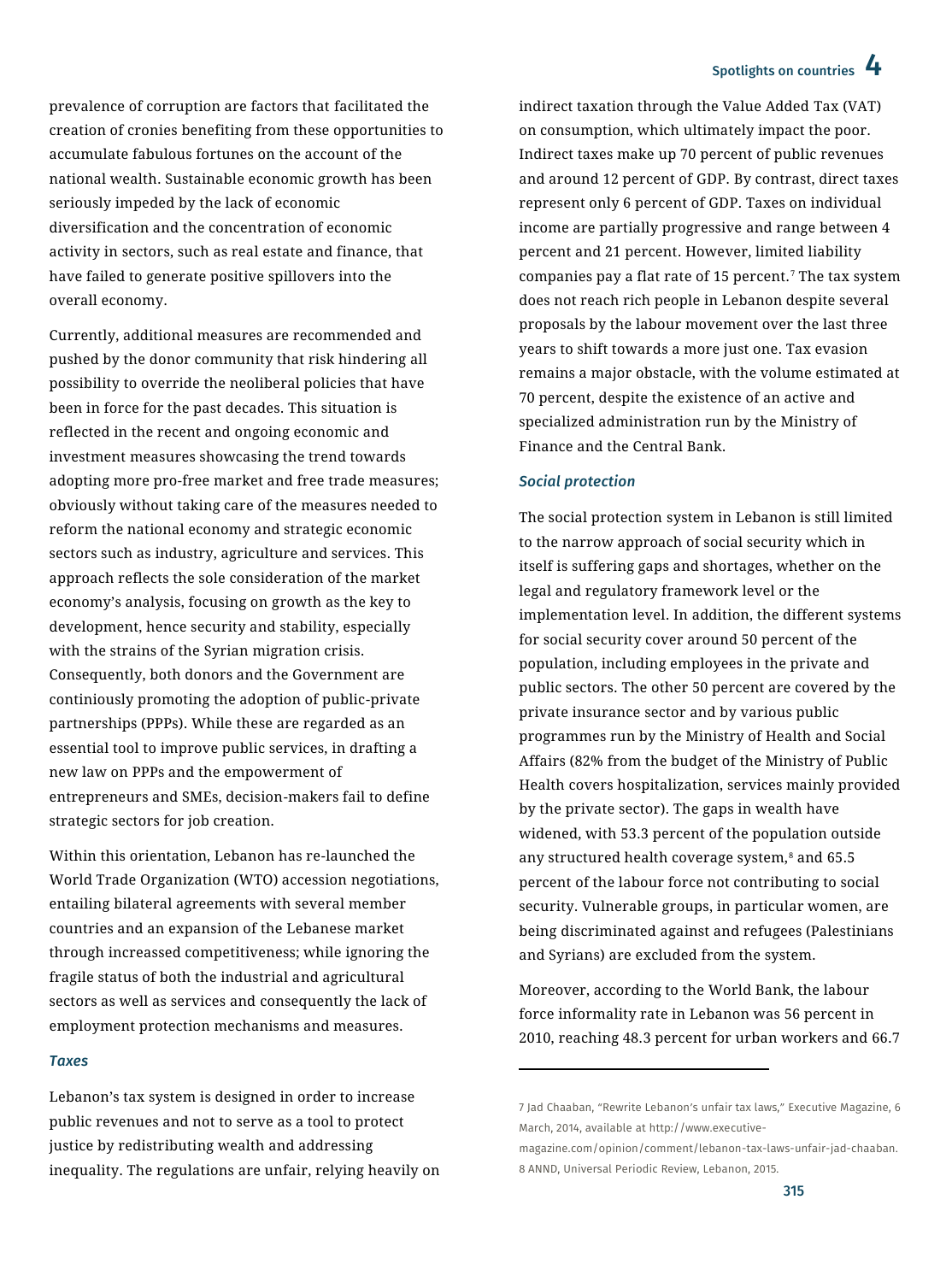percent for rural workers. The "share of informal employment is significantly lower among the wealthiest segments of the population"<sup>9</sup> (82.5% for the poorest quintile compared to 35.1% for the richest). This means that the great majority of the marginalized, who are in most need of social security, cannot benefit from any of its services.

#### The Syrian refugee crisis

Compounding this situation is the Syrian crisis; as the Syrian conflict spills over, economic and security risks for Lebanon are increasing. The refugee crisis places a strain on the fragile balance in the country and increases pressures on the poor infrastructure. The current crisis poses a challenge to implementing the 2030 Agenda, in terms of the ability to combine humanitarian intervention with a long-term development approach. On the one hand, the aim of humanitarian assistance should focus on the socioeconomic stabilization of both the Syrian refugees and the host communities. It should also aim at preparing the prerequisites and incentives for their return when that becomes possible. On the other hand, the interventions should overcome the institutional deadlock caused by the current political crisis and the prevalence of corruption at the various levels: political, institutional and administrative. This can happen by proposing, adopting and implementing institutional and economic reforms designed to address the structural and economic challenges.

The focus on the Syria crisis and on measuring its impact on national GDP reflects its complexity. However, despite the lack of accurate statistical data about the Syrian refugees in Lebanon some conclusions can be predicted: a negative impact on the environment, a high degree of uncertainty and its negative impact on investment, continued brain drain, the degradation of infrastructure, political instability, the threat to social cohesion and mounting tendencies towards xenophobia and racism,

more pressure on the labour market and so on. These factors should be taken into consideration while planning and adopting a comprehensive and proper response to the crisis.

The international community, State and non-State donors and implementing agencies are not meeting their pledges of humanitarian and financial support undertaken during international conferences. They distrust the integrity and the ability of Lebanese institutions to manage the refugee situation or the implementation of the 2030 Agenda. The political crisis in Lebanon is harming its reputation as a democracy with effective accountability mechanisms. In turn, the international actors are not empowering the country system to play the necessary role in facing these challenges.

This reality is in fact the main argument used by the international actors to bypass the country system, thereby undermining the principle of national ownership. This in turn is causing a lack of coordination and policy coherence, waste of resources and energy, lack of transparency and a limited shortterm impact of policy decisions.

#### Lack of data

The lack of relevant up-to date data from the State statistical bodies is a crucial obstacle to the proper implementation and later on monitoring of the SDGs. Data from international financial institutions (IFIs) and private research institutes are the only available sources. These data can serve some political purposes. For instance, Lebanon does not have comprehensive, recent data on poverty (the last figures dating back to 2004), and lacks accurate figures about the Syrian and Palestinian refugees in the country. Nonetheless, the lack of accurate data is the pretext used by the public administration to avoid planning and adopting national and comprehensive strategies which is favoring nepotism and enhancing corruption.

The 2009 draft law presented by Lebanese civil society organizations to the Parliament on access to information has not yet been ratified. Access to

 $\overline{a}$ 

<sup>9</sup> Roberta Gatti, Diego F. Angel-Urdinola, Joana Silva, Andras Bodor, Striving for better jobs : the challenge of informality in the Middle East and North Africa. Directions in development; human development. Washington, DC : World Bank Group, 2014.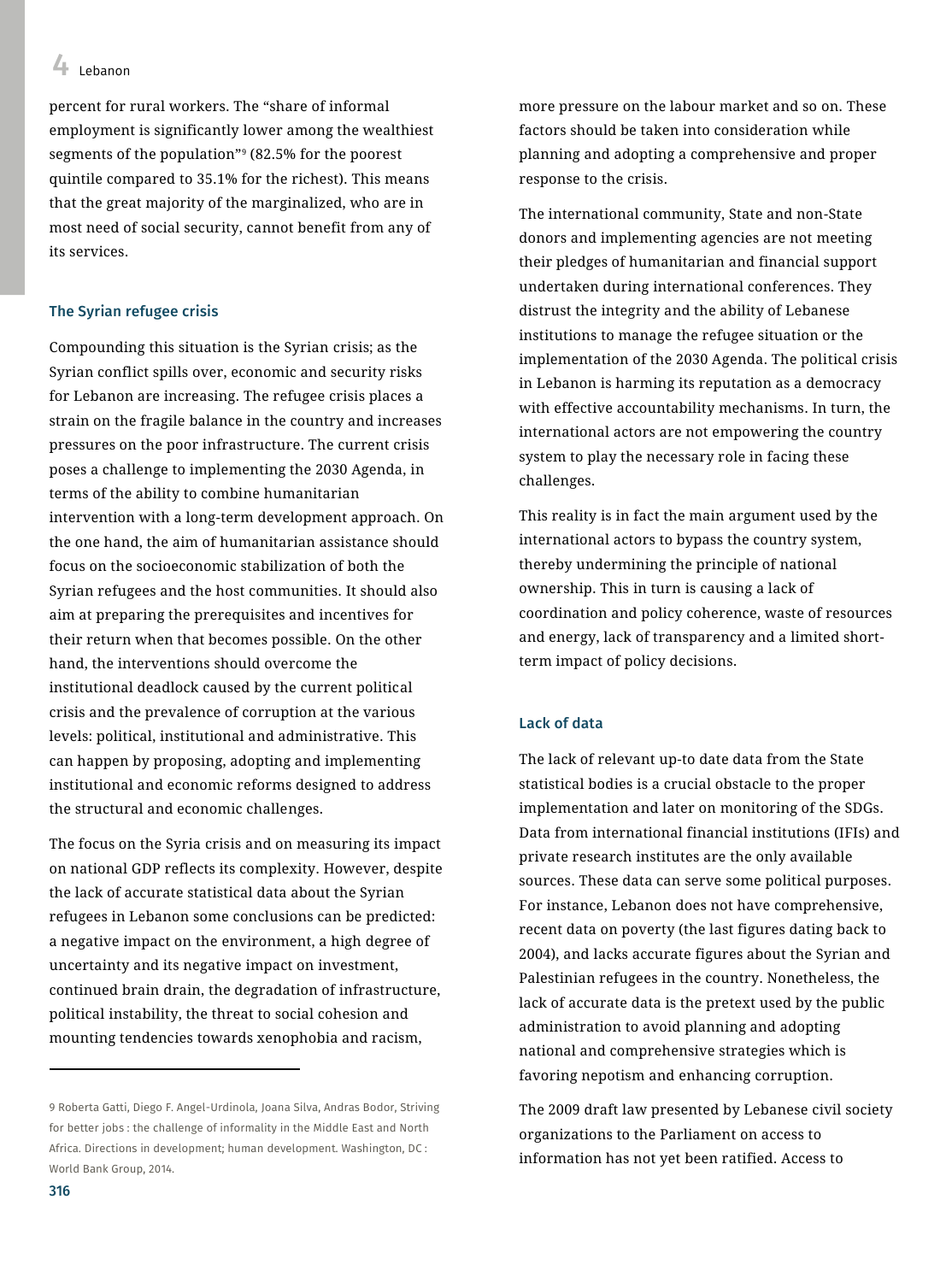## Spotlights on countries 4

information is vital for increasing transparency and accountability, and to increase public awareness and ensure participatory democracy. Thus, it must be a priority Government agenda item. In addition to many other anti-corruption laws submitted to the parliament by CSOs but they were never approved by the assembly.

#### Lack of gender equality

Equality between citizens is enshrined in Article 7 of the Constitution of Lebanon. However, the discrimination faced by women is seen in terms of unequal economic rights, especially in receiving unequal pay for the same work and inequality in social security provisions. In terms of political rights, women's participation in political leadership as well as participation in key public administrative positions shows the highest level of discrimination.

Women-headed households represent one of the most marginalized segments in Lebanon, making up more than  $120,000$  people.<sup>10</sup> The rate of participation of women in the labour market is 22.8 percent, compared to 70.5 percent for men,<sup>11</sup> with women making up 24.7 percent of the workforce, according to the Central Administration of Statistics (CAS) Living Conditions Survey of 2007.<sup>12</sup> The majority of women work in the services sector, which is seen as an extension of their traditional roles. Moreover, there is an income gap between men and women, reaching 38 percent in the telecommunications sector,<sup>13</sup> for example.

#### Evaluating implementation of the SDGs

 $\ddot{\phantom{a}}$ 

Lebanon does not have a national strategy for development or a national economic plan or a poverty reduction strategy. Over the past 10 years, various Ministries have suggested sectorial policies supporting certain sustainable development goals with implementation plans. An overview of these policies issued since 2005 leads to a number of observations to evaluate the commitments of the Government and suggest recommendations in pursuit of the SDGs.

First of all, planning and implementation of these policies lack comprehensive and inclusive approaches taking into consideration the different sectoral and geographical dimensions. They are limited to some targeted interventions with a special focus on specific groups. They also lack inclusive, participatory mechanisms. The process does not allow the inclusion of all the relevant stakeholders and the participation of civil society in decision- making. Civil society participation is ad-hoc and often limited, when it exists, to implementation.

Most policies have been elaborated by drawing on the support of UN or other development agencies, yet not all policies are made available to the public, as for example the Solid Waste Management plan issued in 2014. Some policies become available to the public when they get approved by the Cabinet but reporting back on the implementation is rare, which weakens accountability and responsibility. However, some documents have been revised and re-issued, highlighting the issue of monitoring and follow-up.

Often the national plans include high aspirations without clear road maps/strategies of implementation. For example the National Social Development Strategy of Lebanon issued in 2011 has a strong social focus on inequality, participation, workers' rights, and strengthening social protection. Yet it is not comprehensive since it covers only four sectors: health, education, environment and social affairs. Moreover, it does not identify clear targets nor does it frame strategies to achieve them.

The tendency of ministers as political actors is to adopt strategies with quick and tangible results. So they suggest policies with a short-term vision. Moreover, only a few of these have time-bound, quantitative indicators with identified goals. The Lebanon Economic and

<sup>10</sup> CRI, World Bank and MoSA, Post Conflict Social and Livelihoods Assessment in Lebanon, 2007.

[<sup>11</sup>http://www.escwa.un.org/information/publications/edit/upload/E\\_ESCW](http://www.escwa.un.org/information/publications/edit/upload/E_ESCWA_EDGD_14_3_A.pdf) [A\\_EDGD\\_14\\_3\\_A.pdf](http://www.escwa.un.org/information/publications/edit/upload/E_ESCWA_EDGD_14_3_A.pdf)

[<sup>12</sup>http://www.lb.undp.org/content/lebanon/en/home/library/poverty/livin](http://www.lb.undp.org/content/lebanon/en/home/library/poverty/living-conditions-of-households-2007.html) [g-conditions-of-households-2007.html](http://www.lb.undp.org/content/lebanon/en/home/library/poverty/living-conditions-of-households-2007.html)

<sup>13</sup> [http://www.cas.gov.lb/images/PDFs/Gender](http://www.cas.gov.lb/images/PDFs/Gender%20_statistics/Status%20of%20Women%20in%20Lebanon_Dr.%20Maral%20Tutelian.pdf) 

[\\_statistics/Status%20of%20Women%20in%20Lebanon\\_Dr.%20Maral%20Tut](http://www.cas.gov.lb/images/PDFs/Gender%20_statistics/Status%20of%20Women%20in%20Lebanon_Dr.%20Maral%20Tutelian.pdf) [elian.pdf](http://www.cas.gov.lb/images/PDFs/Gender%20_statistics/Status%20of%20Women%20in%20Lebanon_Dr.%20Maral%20Tutelian.pdf)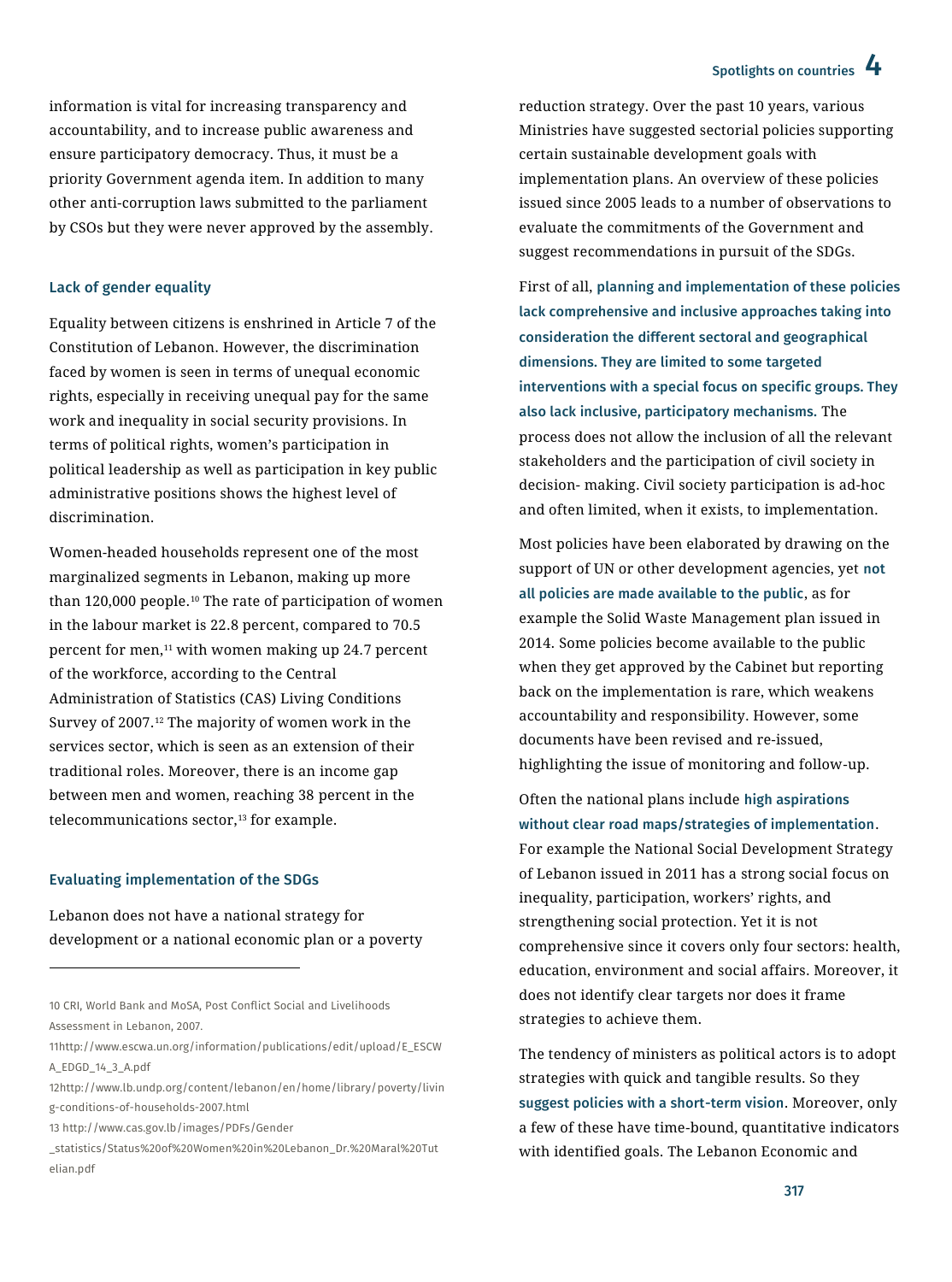Social reform plan (2012-2015) shows many shortcomings in this respect. It lacks of a long-term vision. As the document covers four years, the goals identified are short and medium term. Moreover, there is no mention of means of implementation, no proposed quantitative targets, and no mechanism for monitoring and accountability. As mentioned, the involvement of stakeholders in policy planning is a key issue. The plan does not even refer to any process of consultation in its development.

The lack of a rights-based approach is also a challenge. For instance, the National Poverty Programme targets only specific segments of society, focusing on increasing the income of the poorest families. Such an approach can barely address the intergenerational transfer of poverty, which can only be done by ensuring the full enjoyment of economic and social rights including access to health, education, housing, labour, clean water, and so on. Moreover, some important sectors are still excluded from efforts to adopt a comprehensive developmental agenda including employment, industrialization, agriculture, transportation, energy, social protection, urban planning and many others. These problems are not confined to these policy examples but rather appear to be a common trend, raising concerns on the effectiveness of the strategies devised.

In general, there are a number of identified policy gaps. Concerning environment, food security, trade and industrial policy, no strategy appears to have been put in place in the last 10 years. In terms of the sustainable management of water resources, the question has been historically ignored by successive governments. The main problems could be summed up in theft, mismanagement, maldistribution, waste in distribution networks, corruption, and delays in adopting strategies for rationalization and control of consumption in various sectors.<sup>14</sup> This is in addition to the lack of a national strategy for water management. Recently, the State has opted to construct dams in various areas in the country

14 Habib Maalouf, "The problem with the dams is not merely in their damage," Assafir Newspaper, 7/6/2016, <https://assafir.com/Article/8/497796>

as a solution to the water problem. However, several environmental organizations and experts are warning about their detrimental effects. The latest meeting of the Government postponed the implementation of the plan and mandated the World Bank to conduct an impact assessment, saying that the decision will be based on its results.

Similar problems can be identified in relation to waste management and electricity generation. Lebanon has been focusing on symptoms (such as landfills for municipal solid waste instead of decreasing the production of solid waste and relying on recycling, etc.; renting of electricity generating ships to cover the shortages in electricity instead of increasing power generation capacities) without looking into the root causes. A sustainable development strategy in this regard is urgent. It should be noted that the only proposal for a "national strategy" made by the Lebanese Government was at the CoP15 meeting on climate change in Copenhagen in 2009. However, the proposal was intended for funding purposes through "partnerships" and did not take into consideration the real and comprehensive national needs.

Moreover, governance pillars are usually downplayed in economic and social policies and less often explicitly addressed. As acknowledged by the UN regional economic and social commission assessment, no national plan has been devised to enhance implementation mechanisms which, as outlined in goal 17 of the SDGs, will be crucial for successful implementation of the goals. These include capacity building, trade, policy coherence, multi-stakeholder partnerships, data, monitoring and accountability.<sup>15</sup>

#### Public awareness

 $\overline{\phantom{a}}$ 

According to the International Parliamentary Union (IPU) Secretary General's 2014 report, "the Lebanese Parliament reported that the Sustainable Development Initiative was on the agenda of the Public Works Committee during the 2009-2010 period. The current political instabilities, however, forced the Parliament to

 $\ddot{\phantom{a}}$ 

<sup>15</sup> http://css.escwa.org.lb/SDPD/3572/Lebanon.pd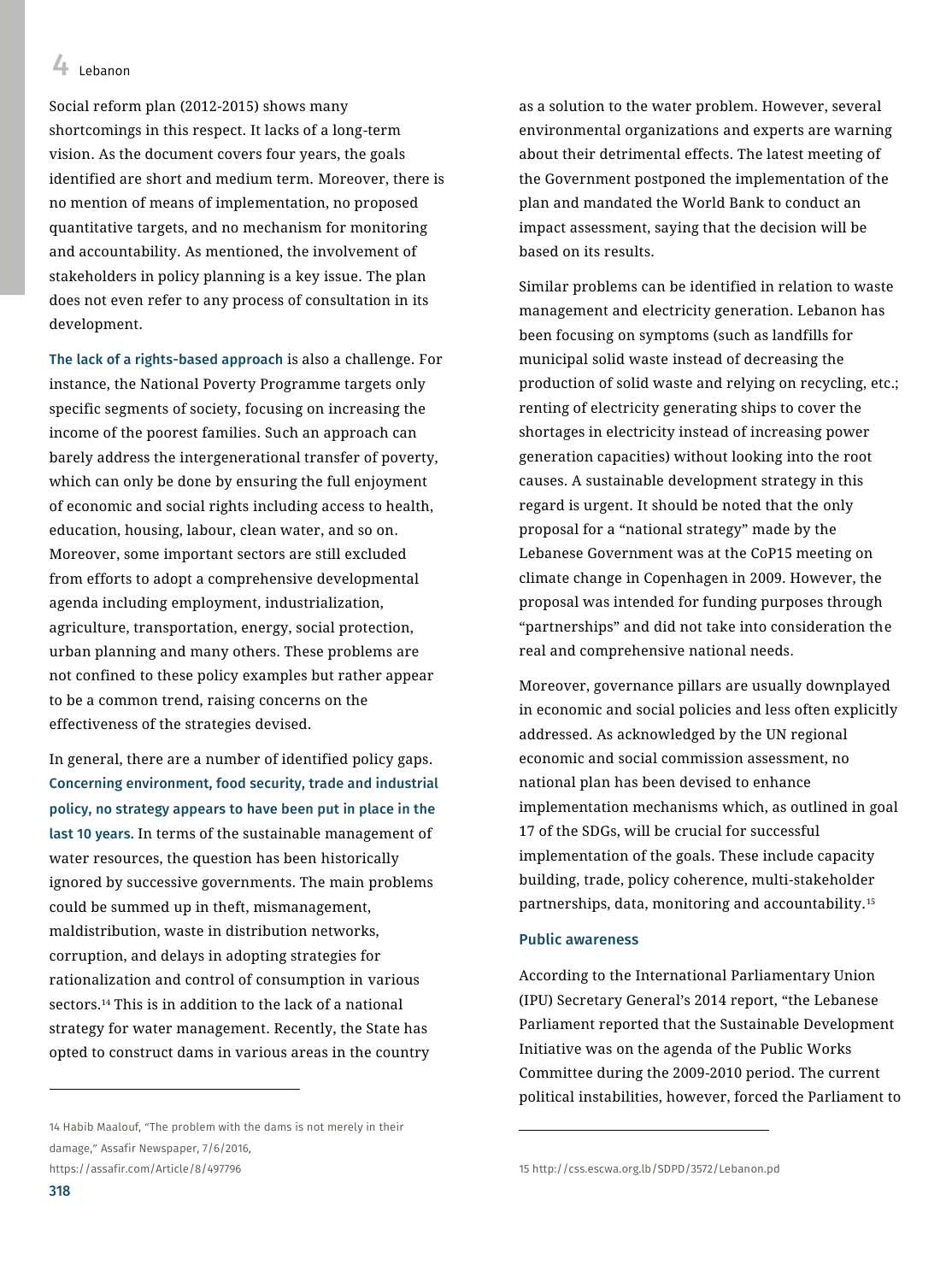## Spotlights on countries 4

shift its priorities."<sup>16</sup> The same report indicates that the Parliament has not been informed of the SDGs and has not taken any steps to discuss them.

Overall, the efforts by the Government to increase public awareness of the SDGs are not satisfactory. In this regard, measures taken to communicate relevant information and increase public involvement are inadequate and information overall is not easily accessible.

#### Recommendations

- 1. Commit to the consolidated approach and adopt an integrated model among targets and goals. It is time to reject sectoral fragmentation, separating goals from general development plans. It is obvious that a national strategy needs to be put in place in order to fulfill the 2030 Agenda,
- 2. Establish an independent inclusive national multidisciplinary and multisectoral mechanism to ensure policy coherence, coordination and monitoring. Institutionalizing the implementation of the SDGs requires the creation of an integrated body responsible for the coordination and implementation of the Agenda; this entity will ensure national and inclusive dialogue. It is fundamental to complement the Agenda with defining indicators, both qualitative and quantitative. All these steps will help localize the 2030 Agenda and identifying challenges and remedial actions towards achieving it.
- 3. Adopt the administrative and developmental decentralization plan and empower the elected local authorities. Agenda 2030, as well as many other challenges related to the public goods and services and the refugee issue can't be easily solved without adopting a national strategy with a mechanism of implementation.
- 4. Prioritize the principles of transparency, accountability and inclusiveness during the implementation of the

2030 Agenda. Ensuring accountability of all involved parties necessitates the empowerment of the public administration, enhance transparency and accountability as well as creating efficient mechanisms for the monitoring of the business sector, whose development role has increased. There is a need for an independent regulatory framework to be developed. Enhancing transparency and inclusiveness necessitates the active role of the Economic and Social Council with the inclusion of all the relevant stakeholders in the policy-making process.

5. Revisit social and economic policies to ensure their alignment with a rights-based development approach. A new and comprehensive approach to address inequalities, unemployment, poverty reduction and social marginalization must be adopted. This includes a shift to a productive economy, enhancing inclusive growth that generates jobs. This requires reviewing trade and investment policies to diversify the job market, and adopting a tax system that stimulates local productivity

It is necessary to shift the Government's overall approach to development, and reconsider the way social protection is conceived of in Lebanon. As the right to social protection is part of redistribution policies, programmes should be based on the principle of equitable distribution of wealth. There is a need to adopt social policies that increase the scope of coverage to tackle discrimination against the most vulnerable groups and ensure their inclusion in society. It is also crucial to ensure the adoption of fair taxation based on a progressive direct taxation and to avoid the negative impacts of value-added tax (VAT) increases.

To ensure the right to work, labour laws need to be implemented and amendments need to be introduced in line with international commitments. All discriminatory clauses need to be removed and the gender gap in labour market participation addressed.

 $\overline{a}$ 

<sup>16</sup> <http://www.ipu.org/cnl-e/196/6%28b%29-r1.pdf>